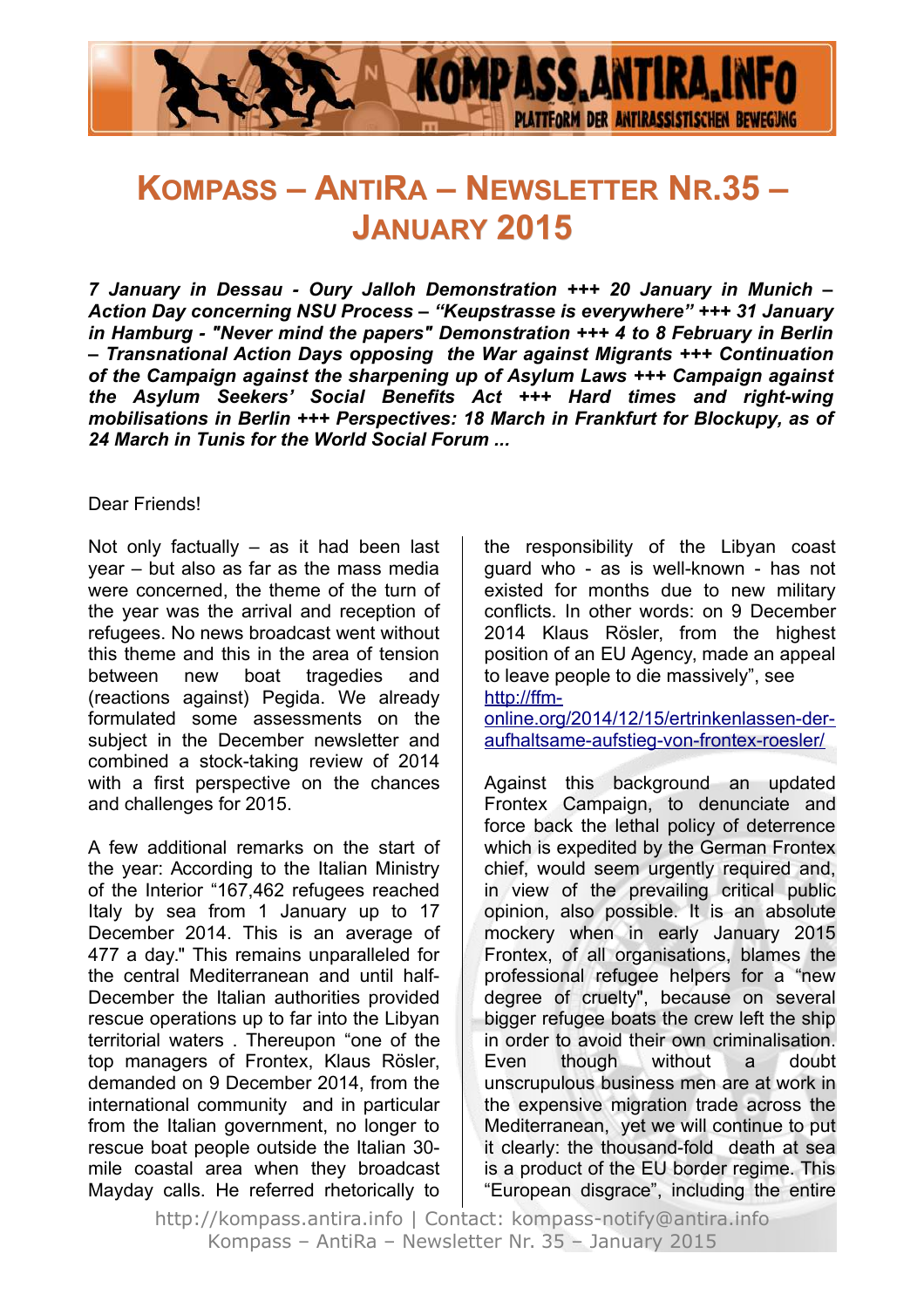

trade with risky sea crossings, could be history by tomorrow, if refugees and migrants were allowed to buy ordinary boat and plane tickets and thus to travel as safely and cheaply as tourists. The barbaric visa and border regime should and could be abolished immediately!

2014 in the area of Aegaen over 11.000 Boatpeople landed on Lesbos, another record number. In the Maroccan enclaves Ceuta and Melilla the year 2014 finished like it has started: more mass runs on the fences, see herefor the chronic at the end of the report:

[https://beatingborders.wordpress.com/201](https://beatingborders.wordpress.com/2014/12/31/as-2014-ends-more-migrants-overcome-the-obstacles-to-arrive-in-europe/) [4/12/31/as-2014-ends-more-migrants](https://beatingborders.wordpress.com/2014/12/31/as-2014-ends-more-migrants-overcome-the-obstacles-to-arrive-in-europe/)overcome-the-obstacles-to-arrive-in[europe/](https://beatingborders.wordpress.com/2014/12/31/as-2014-ends-more-migrants-overcome-the-obstacles-to-arrive-in-europe/)

The external border of the EU was and will be hard-fighted especially in the southern part. The transnational action days from 4 to 8 February 2015 in Berlin (see below) are a first chance to take up this struggles from here and continue together. The inner German and transnational potential of antiracist movements looks more diverse and stronger than before but it there is still a lack of obliging higher level structures, which are able to develop a concrete strategy to push through. This is something we really need within the next month to kindle new dynamics for the

All the best, the Kompass-Crew Contact: [kompass-notify@antira.inf](mailto:kompass-notify@antira.info)o struggle against the outer and also the inner borders. To give an example of the last one: the campaign against the tightening of asylum laws (see report below), which suggest more resistance against the widen of the custody pending deportation regime. It was written in the newsletter of December that it was a big effort of the movement in 2014 to stop the practice of custody pending deportation as an instrument for criminalization and blackmailing of refugees. This big step within the struggle of the inner borders we can't give up again. The danger exists that the hardliners from the Departments of the Interior will walk so to speak in lee of the Pegida-debate and say yes to the cabinets draft containing the tightening. The motive could be a mixture of a putative delimination and so called "quitening down" of the right mob. There are less month to cross this plannings, with the help of the ongoing critical public and the potential of our movement we have a good chance. Let's take it! In this sense we wish a happy new year.

P.S.: With post script comes the link to a worth reading "Christmas greeting of the 1989s" - 25 years after wall fall - PEGIDA – Nie wieda! ("Pegida – never again") Look<http://www.taz.de/!151748/>

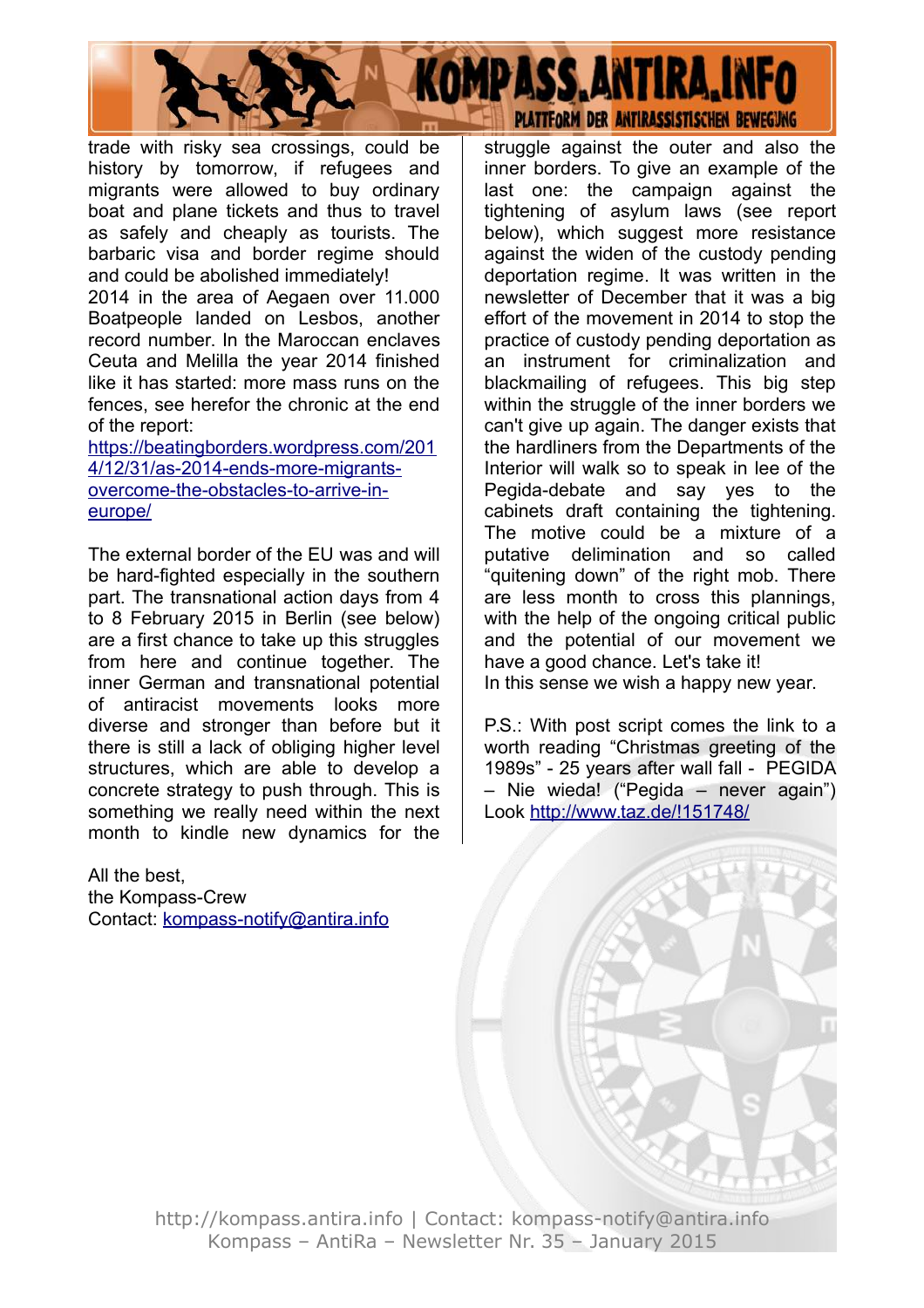

**DATES AND CAMPAIGNS IN JANUARY AND FEBRUARY 2015:**

## **January 7th in Dessau: Demonstration**



On 7 January 2015 it will be the 10th anniversary of death of Oury Jalloh, from the appeal: "Oury Jalloh has been murdered on 7 January 2005 by police in Dessau-Roßlau, bestial and collectivly. After arresting him for nothing and brutal violence Oury has been fixed on his hands and foot to a firesave matress, poured with several litres of accelerant and burnt alive, all these happened in cell number 5 of the police departnement in Wolfgangstraße. On 4 September 2014 the German Federal Supreme Court give his blessing to the murderers and closes the row of complicity and cover-ups. …"

The whole appeal and more material:

<http://initiativeouryjalloh.wordpress.com/>

<http://thevoiceforum.org/node/3797>

10 years of impunity after the German police murdered our brother Oury Jalloh - Youtube Video: The lighter Flame

<https://www.youtube.com/watch?v=D2MBB8jA3XU>

#### **January 20th in Munich: Demonstration**

Keupstrasse is everywhere – For a society without racism

From the call:

"Now it´s official: From January 12th the Higher Regional Court Munich will work on the complex ´the nail bomb attack on Keupstrasse`. On January 20th 2015 starts the interrogation of persons concerned. The longtime called day X is now fixed: We go to Munich on tuesday, January 20th 2015.

The initiative "Keupstrasse ist überall" and the action alliance "NSU-Komplex auflösen" call out for an action day in front of the Higher Regional Court in Munich. From lots of cities in Germany there will be people coming to the trial of Keupstrasse in the NSU court case to show solidarity to all relatives and persons affected by NSU´s serial of murder and attack.

The complete call:

[http://keupstrasse-ist-ueberall.de/aufruf-fuer-eine-](http://keupstrasse-ist-ueberall.de/aufruf-fuer-eine-gesellschaft-ohne-rassismus-20-01-2015-muenchen/)

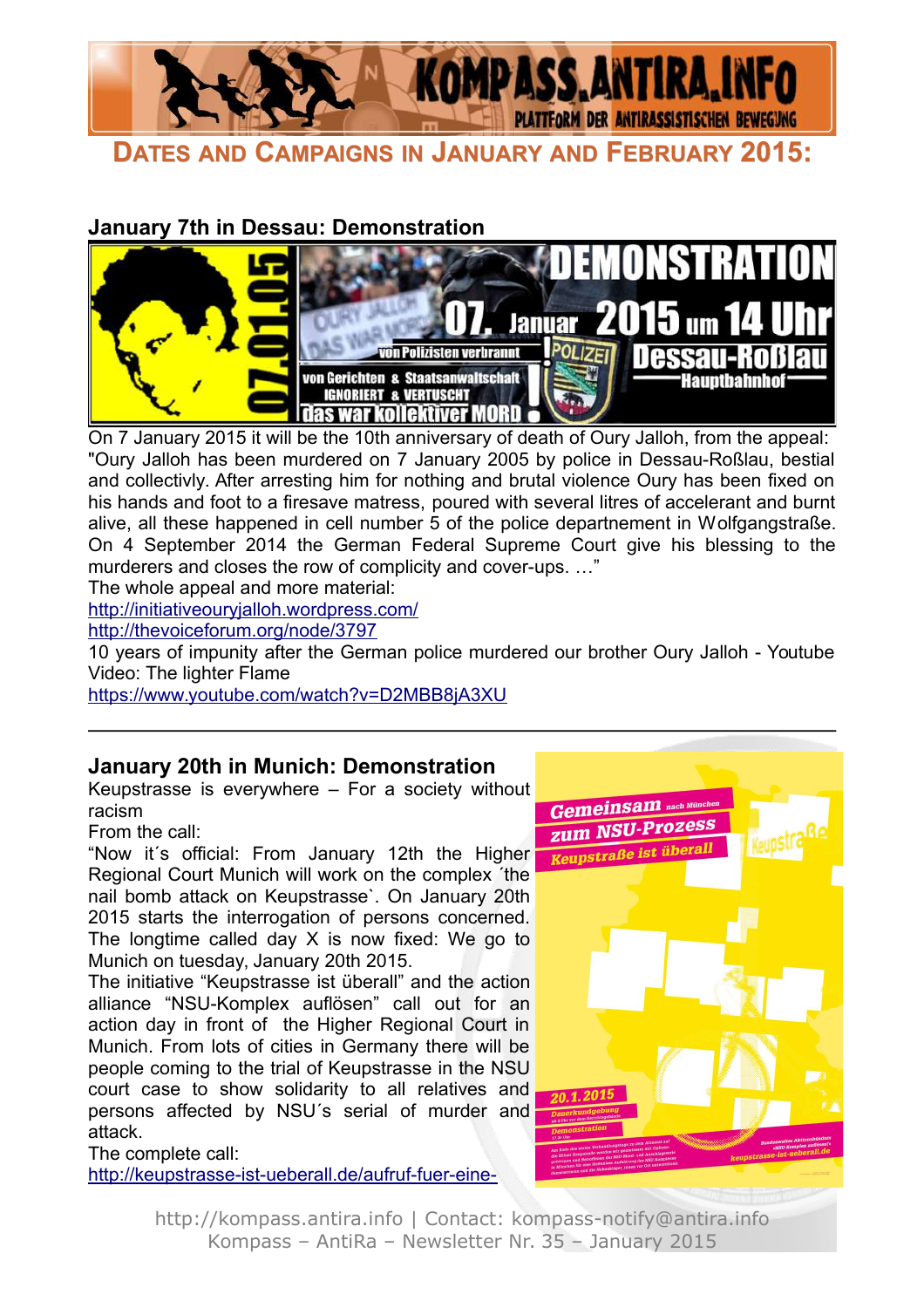





New alliance against racism founded

\*Never mind the papers – Right to the city for everybody!\* Since almost two years Lampedusa group fights for the right of residence in Hamburg. Also other refugee groups from

Lager Horst and Schnackenburgsallee amongst others organized themselves to fight for the improvement of their living conditions. The alliance Right to the city – never mind the papers! a union of refugee and supporter groups – also in the face of the elections in Hamburg – with actions and a big demonstration on 31.1.15 (13pm at Landungsbrücken Hamburg) to call attention to the current problems and demands:

Affordable living space for everybody! Work permit for everybody!

Abolish the deportation system!

More info:

<http://nevermindthepapers.noblogs.org/> [https://www.facebook.com/pages/Recht-auf-Stadt-never-mind-the](https://www.facebook.com/pages/Recht-auf-Stadt-never-mind-the-papers/373524372808420?ref=ts&fref=ts)[papers/373524372808420?ref=ts&fref=ts](https://www.facebook.com/pages/Recht-auf-Stadt-never-mind-the-papers/373524372808420?ref=ts&fref=ts)

#### **5th - 8th of February 2015 in Berlin - transnationale action days**

We organize four action and workshop days in february 2015 in Berlin. During these days we plan to make a mourn and memorial demonstration due to the anniversary of the massacre in Ceuta on February 6th 2014.

No more war against migrants!

These days there will be workshops with different aspects of the EU war against migration, at the EU outer borders and the internal politics. This is an opportunity to make way for the creation of a transnational action platform for migrants, refugees and initiatives with the CISPM – International Coalition of Paperless, Migrants, Refugees and Asylum Seekers. Delegations from eight different countries (Belgium, France, Greece, Italy, Netherlands, Poland, Switzerland, Spain) and Tunesia are expected...

## **Continuation of the campaign against racist tightening laws**

It has been made different attempts during the second half of the year 2014 to mobilize against essential tighenting ups in asylum-, migrationlaw and the European Union right to free movement and to stop them. This includes for example the classification of different Balkan States as so-called safe country of origins but also the reform of the Asylum Seekers Benefits Act as well as the massive extension of grounds for detention during the asylum procedure. In fact most of these tighenting ups are done. But especially the important question of an extension of grounds for detention is just through the cabinet and also needs to go through the federal parliament and ist supposed to take effect in summer.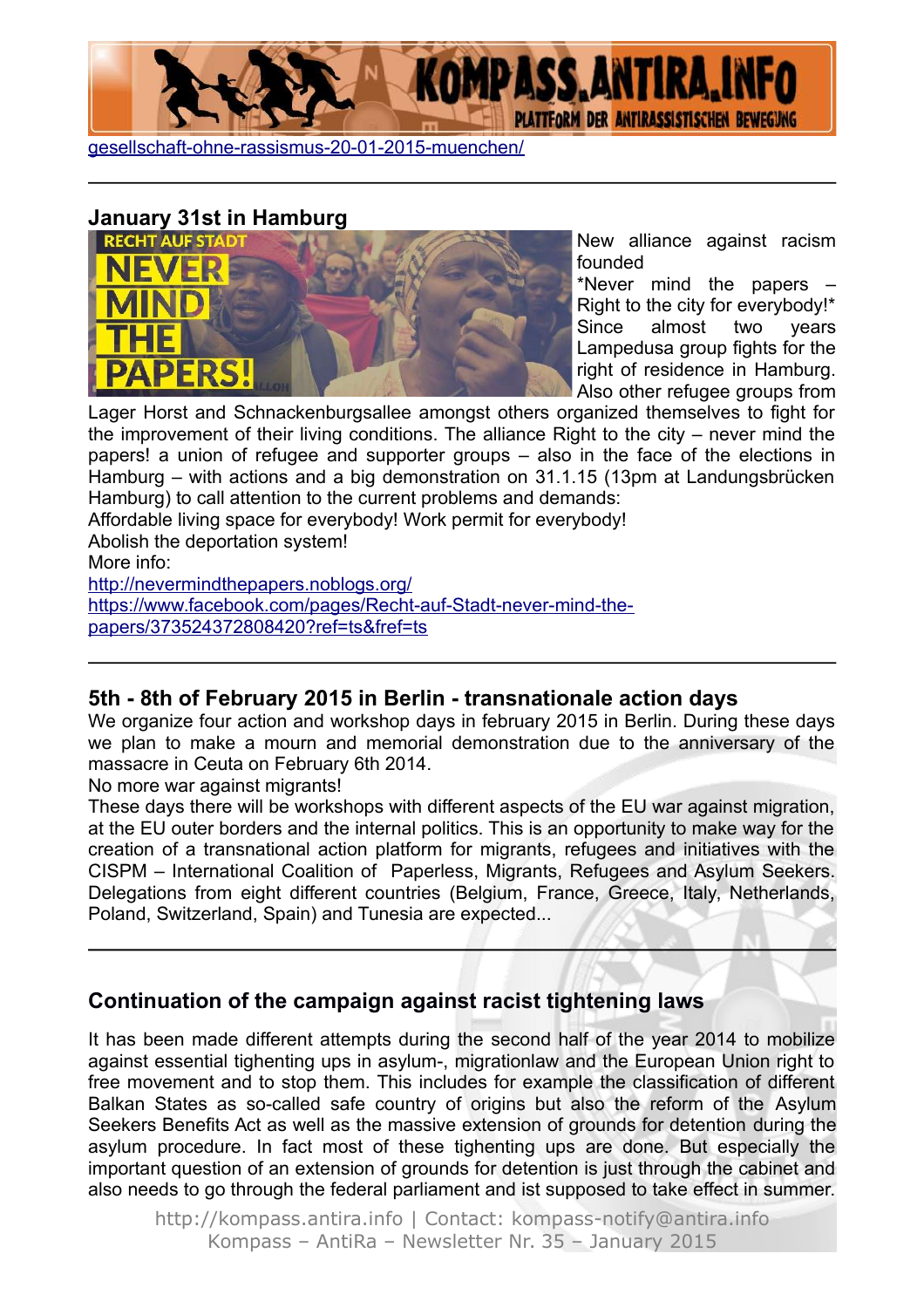

Different EU-guidelines needs to be transferred into german law and CSU just annonced another tightening up of the asylum law. Given that, we want to coninue our campaign against these racist tightening ups and hope for active participation. More information: <http://migrationsgesetze.info/>

#### **Campaign against the Asylum Seekers Benefits Act**

| +++ GESUNDHEIT<br>FÜR ALLE!+++                                                             | Since November 2014 there is a<br>campaign run by Medibüro, Medinetz and<br>medical refugee supports who is against<br>the Asylum Seekers Benefits Act, have a                                                                                                        |
|--------------------------------------------------------------------------------------------|-----------------------------------------------------------------------------------------------------------------------------------------------------------------------------------------------------------------------------------------------------------------------|
| <b>ASYLBEWERBER-</b><br>112 Rettungsdienst<br><b>LEISTUNGSGESETZ</b><br><b>ABSCHAFFEN!</b> | look: http://stopasylblg.de/<br>"On the occasion of the amendment at<br>federal level we demanded its abolition<br>and additional besides leaflets we put<br>some background information on the<br>webpage."<br>Further<br>questions<br>to<br>kampagne@stopasylblg.de |

## **Hard times and right-minded mobilisation in Berlin**

#### **Sista Mimi's Death and arrests in the occupied school**

During an unannounced fire protection inspection at 5am on the 10th of December there have been arrested two inhabitants of the school in Ohlauer Straße in Berlin. In the following night Sista Mimi died. She fought for human rights for two years (Video Interview: [https://www.betterplace.org/en/projects/24683-make-sista-mimi-s-last-wish-come-](https://www.betterplace.org/en/projects/24683-make-sista-mimi-s-last-wish-come-true/news/107476)

[true/news/107476\)](https://www.betterplace.org/en/projects/24683-make-sista-mimi-s-last-wish-come-true/news/107476), at last in the occupied school in Kreuzberg. The next morning another inhabitant of the school was arrested – during his mourning wither others in front of the school! The three arrested persons are still in custody: [http://oplatz.net/2014/12/30/free](http://oplatz.net/2014/12/30/free-our-friends-call-for-donations-and-demo-on-31-12-2014-2245-u-turmstr-jva-moabit/)[our-friends-call-for-donations-and-demo-on-31-12-2014-2245-u-turmstr-jva-moabit/](http://oplatz.net/2014/12/30/free-our-friends-call-for-donations-and-demo-on-31-12-2014-2245-u-turmstr-jva-moabit/)

Around 400 – 500 persons visited JVA in Moabit in the silvester night. Sista Mimi is going to be buried in dignity in Kenia.

More than 200 people had a hand in collecting the needed 7000 Euros within less than four days. Now it goes on collecting money for the daughter in Kenia to study: [https://www.betterplace.org/en/projects/24683-make-sista-mimi-s-last-wish-come](https://www.betterplace.org/en/projects/24683-make-sista-mimi-s-last-wish-come-true/news/107697)[true/news/107697\)](https://www.betterplace.org/en/projects/24683-make-sista-mimi-s-last-wish-come-true/news/107697).

#### **Right-minded Mobilitations against refugee camps**

Since more than two months now Nazis and right-minded people demonstrate using the motto "we dont want refugee camps" weekly around Berlin.

Inter alia every monday in Marzahn there are demonstrations. They are organised by notorious Nazis who describe themselves as citizens' movement but in fact they are nothing more than a branch of Pegida and so on. The 5th of January the citizens' movement want to go onto the streets, now under the name "Patrioten e.V." which is made